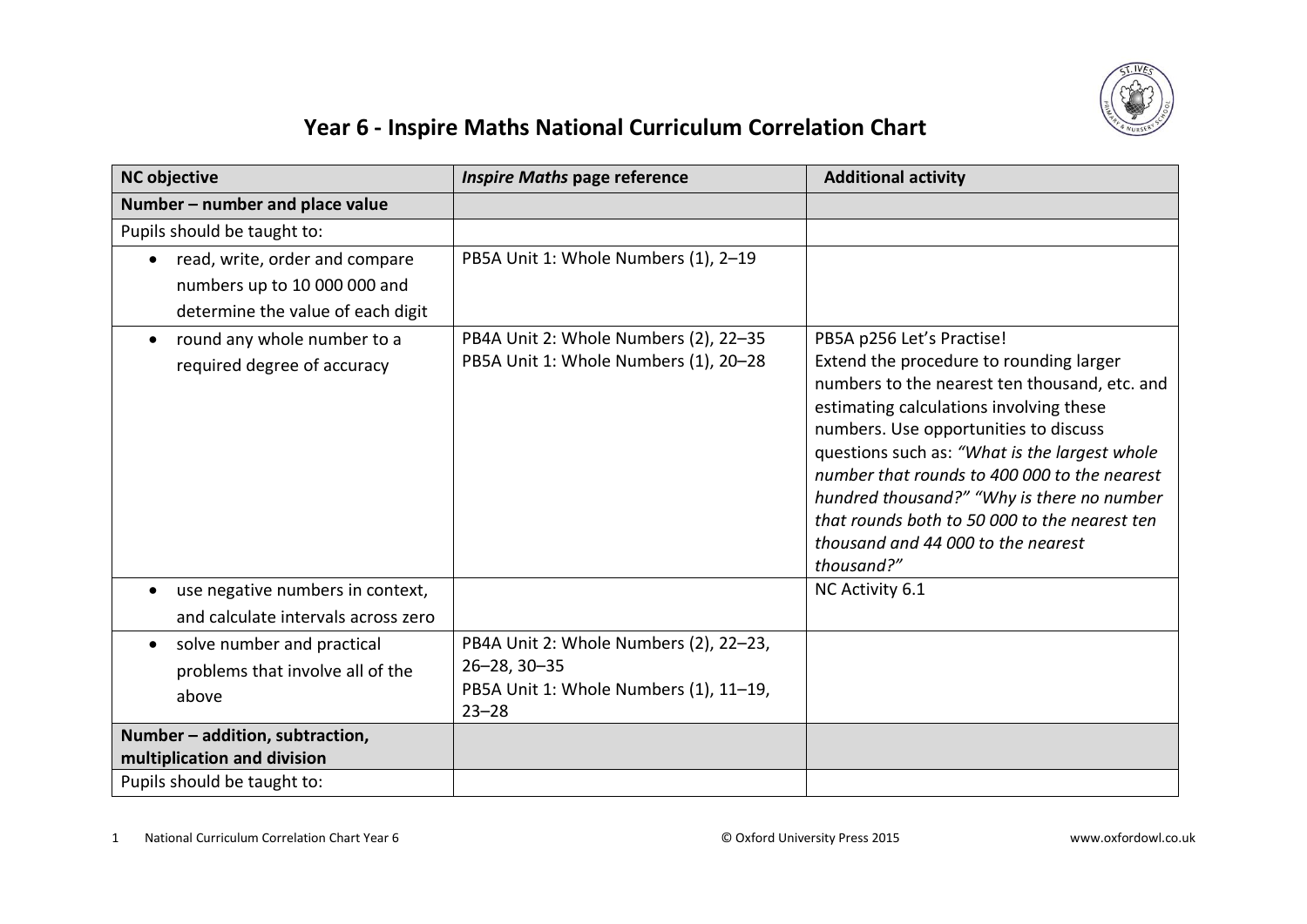

|           | multiply multi-digit numbers up to<br>4 digits by a two-digit whole<br>number using the formal written<br>method of long multiplication                                                                                                      | PB4A Unit 3: Whole Numbers (3), 52-56                                                                                             | NC Activity 6.2 |
|-----------|----------------------------------------------------------------------------------------------------------------------------------------------------------------------------------------------------------------------------------------------|-----------------------------------------------------------------------------------------------------------------------------------|-----------------|
| $\bullet$ | divide numbers up to 4 digits by a<br>two-digit whole number using the<br>formal written method of long<br>division, and interpret remainders<br>as whole number remainders,<br>fractions, or by rounding, as<br>appropriate for the context |                                                                                                                                   | NC Activity 6.3 |
| $\bullet$ | divide numbers up to 4 digits by a<br>two-digit number using the formal<br>written method of short division<br>where appropriate, interpreting<br>remainders according to the<br>context                                                     |                                                                                                                                   | NC Activity 6.4 |
| $\bullet$ | perform mental calculations,<br>including with mixed operations<br>and large numbers                                                                                                                                                         | Mental calculations are integrated<br>throughout all years of Inspire Maths.                                                      |                 |
| $\bullet$ | identify common factors, common<br>multiples and prime numbers                                                                                                                                                                               | PB3B Unit 14: Fractions, 72-74, 84-90<br>PB4A Unit 2: Whole Numbers (2), 36-44<br>PB4A Unit 5: Fractions, 91, 96-103, 107-<br>110 | NC Activity 6.5 |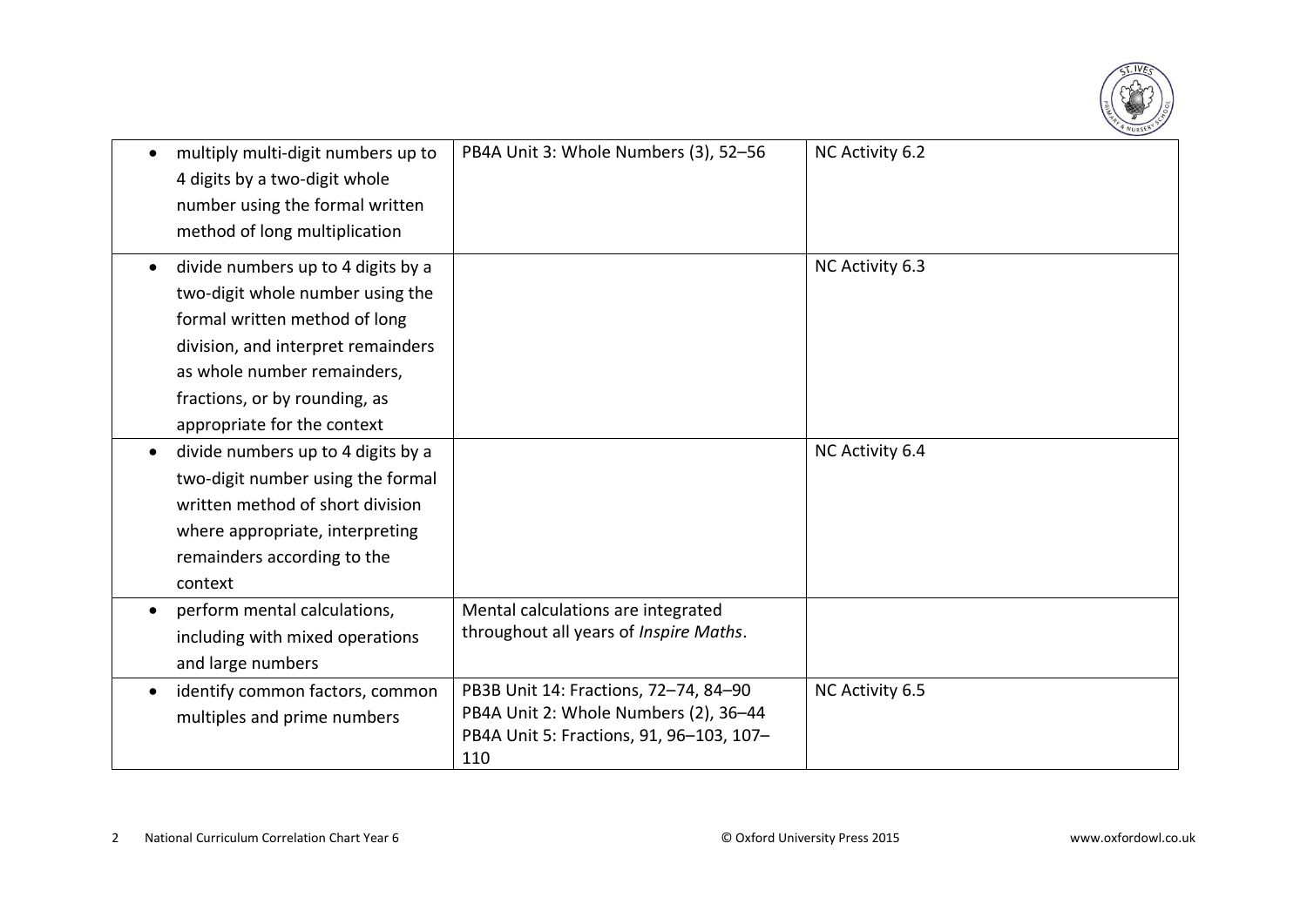

|                                                                                                                                        | PB5A Unit 3: Fractions (1), 71-76, 80-81,<br>87-88, 90-95, 97, 99-101                                                                                                                                                                                                                                |  |
|----------------------------------------------------------------------------------------------------------------------------------------|------------------------------------------------------------------------------------------------------------------------------------------------------------------------------------------------------------------------------------------------------------------------------------------------------|--|
| use their knowledge of the order of<br>$\bullet$<br>operations to carry out calculations<br>involving the four operations              | PB5A Unit 2: Whole Numbers (2), 50-56                                                                                                                                                                                                                                                                |  |
| solve addition and subtraction<br>multi-step problems in contexts,<br>deciding which operations and<br>methods to use and why          | PB5A Unit 2: Whole Numbers (2), 57-69<br>PB5B Unit 7: Decimals, 30-36<br>PB5B Unit 9: Average, 56-63<br>PB5B Unit 10: Percentage, 83-91<br>PB5B Unit 11: Angles, 95, 99, 104-105<br>PB5B Unit 12: Properties of Triangles and 4-<br>sided Figures, 132-135, 140<br>PB6A Unit 2: Angles in Shapes and |  |
|                                                                                                                                        | Diagrams, 28-37<br>Multi-step problems appear throughout all<br>years of Inspire Maths.                                                                                                                                                                                                              |  |
| solve problems involving addition,<br>subtraction, multiplication and<br>division                                                      | PB3A Unit 8: Solving Word Problems 2:<br>Multiplication and Division, 111-123<br>PB4A Unit 3: Whole Numbers (3), 63-70<br>PB5A Unit 2: Whole Numbers (2), 57-69                                                                                                                                      |  |
| use estimation to check answers to<br>calculations and determine, in the<br>context of a problem, an<br>appropriate degree of accuracy | PB4A Unit 2: Whole Numbers (2), 32-35<br>PB4A Unit 3: Whole Numbers (3), 48-49,<br>54-55, 60-62, 70<br>PB5A Unit 1: Whole Numbers (1), 23-26<br>PB5A Unit 2: Whole Numbers (2), 40-41,<br>48-49, 57<br>PB5B Unit 7: Decimals, 30-31                                                                  |  |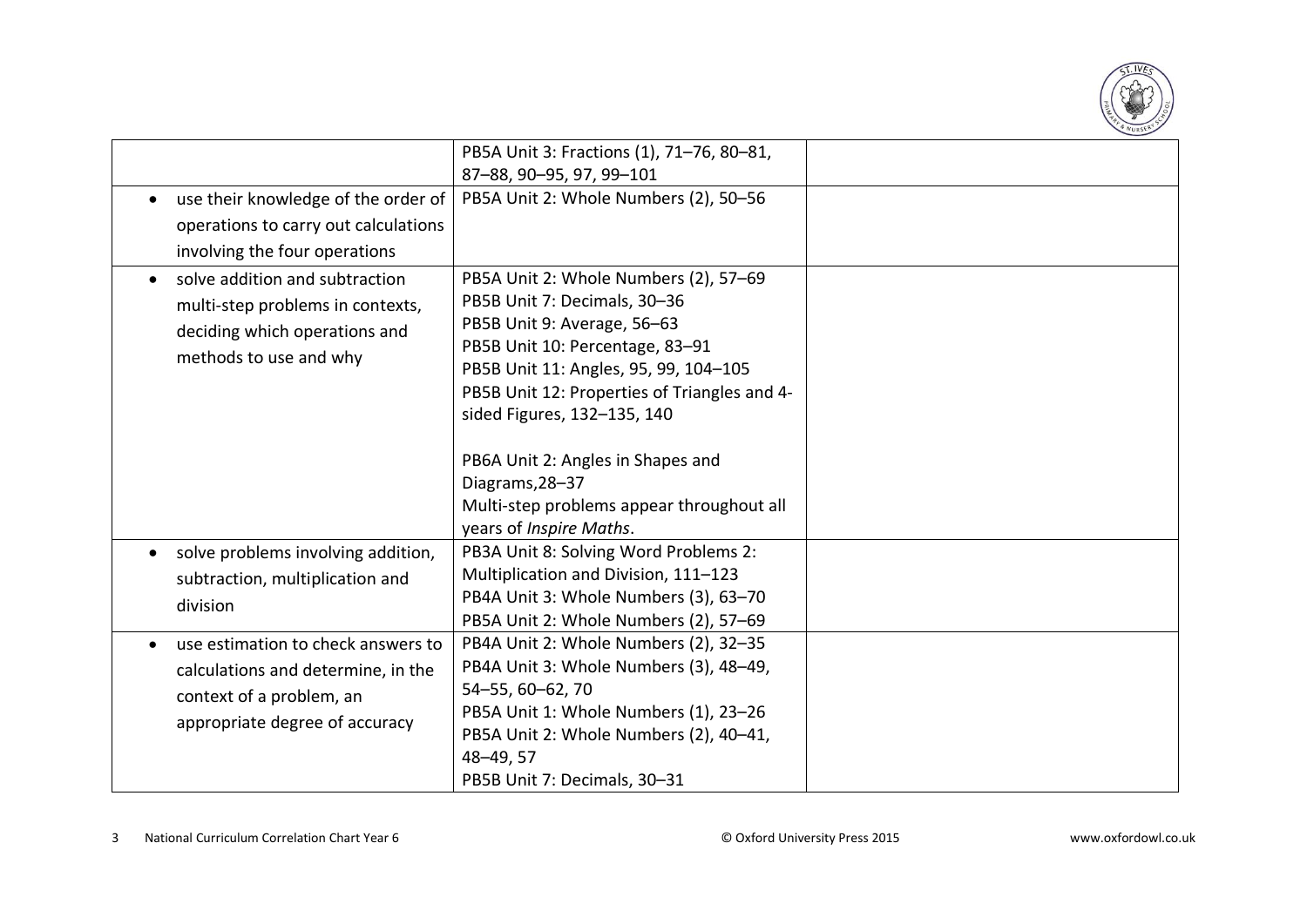

| Number - fractions (including decimals                         |                                              |                 |
|----------------------------------------------------------------|----------------------------------------------|-----------------|
| and percentages)                                               |                                              |                 |
| Pupils should be taught to:                                    |                                              |                 |
| use common factors to simplify                                 | PB3B Unit 14: Fractions, 74, 77-90           |                 |
| fractions; use common multiples to                             | PB4A Unit 5: Fractions, 91, 95-103, 108-     |                 |
| express fractions in the same                                  | 110                                          |                 |
| denomination                                                   | PB5A Unit 3: Fractions (1), 71-76, 80-81,    |                 |
|                                                                | 87-88, 90-95, 97, 99-101                     |                 |
|                                                                | PB5B Unit 7: Decimals, 2-3                   |                 |
| compare and order fractions,                                   | PB3B Unit 14: Fractions, 75-83               | NC Activity 6.6 |
| including fractions > 1                                        | PB4A Unit 5: Fractions, 90, 92, 95           |                 |
| add and subtract fractions with                                | PB3B Unit 14: Fractions, 84-90               |                 |
| different denominators and mixed                               | PB4A Unit 5: Fractions, 101-103, 108-109,    |                 |
| numbers, using the concept of                                  | 115                                          |                 |
| equivalent fractions                                           | PB5A Unit 3: Fractions (1), 71-76, 87-88,    |                 |
|                                                                | 90-95, 97, 99-101                            |                 |
|                                                                | PB6A Unit 4: Fractions, 54-55, 70-72, 75, 76 |                 |
| multiply simple pairs of proper                                | PB5A Unit 4: Fractions (2), 102-109, 131     |                 |
| fractions, writing the answer in its                           | PB6A Unit 4: Fractions, 54, 70, 76           |                 |
| simplest form [for example, $\frac{1}{4} \times \frac{1}{2} =$ |                                              |                 |
| $\frac{1}{8}$ ]                                                |                                              |                 |
| divide proper fractions by whole                               | PB5A Unit 4: Fractions (2), 119-123          |                 |
| numbers [for example, $\frac{1}{3} \div 2 = \frac{1}{6}$ ]     | PB6A Unit 4: Fractions, 55, 68               |                 |
| associate a fraction with division                             | PB5A Unit 3: Fractions (1), 77-86            |                 |
| and calculate decimal fraction                                 |                                              |                 |
| equivalents [for example, 0.375]                               |                                              |                 |

4 National Curriculum Correlation Chart Year 6 © Oxford University Press 2015 www.oxfordowl.co.uk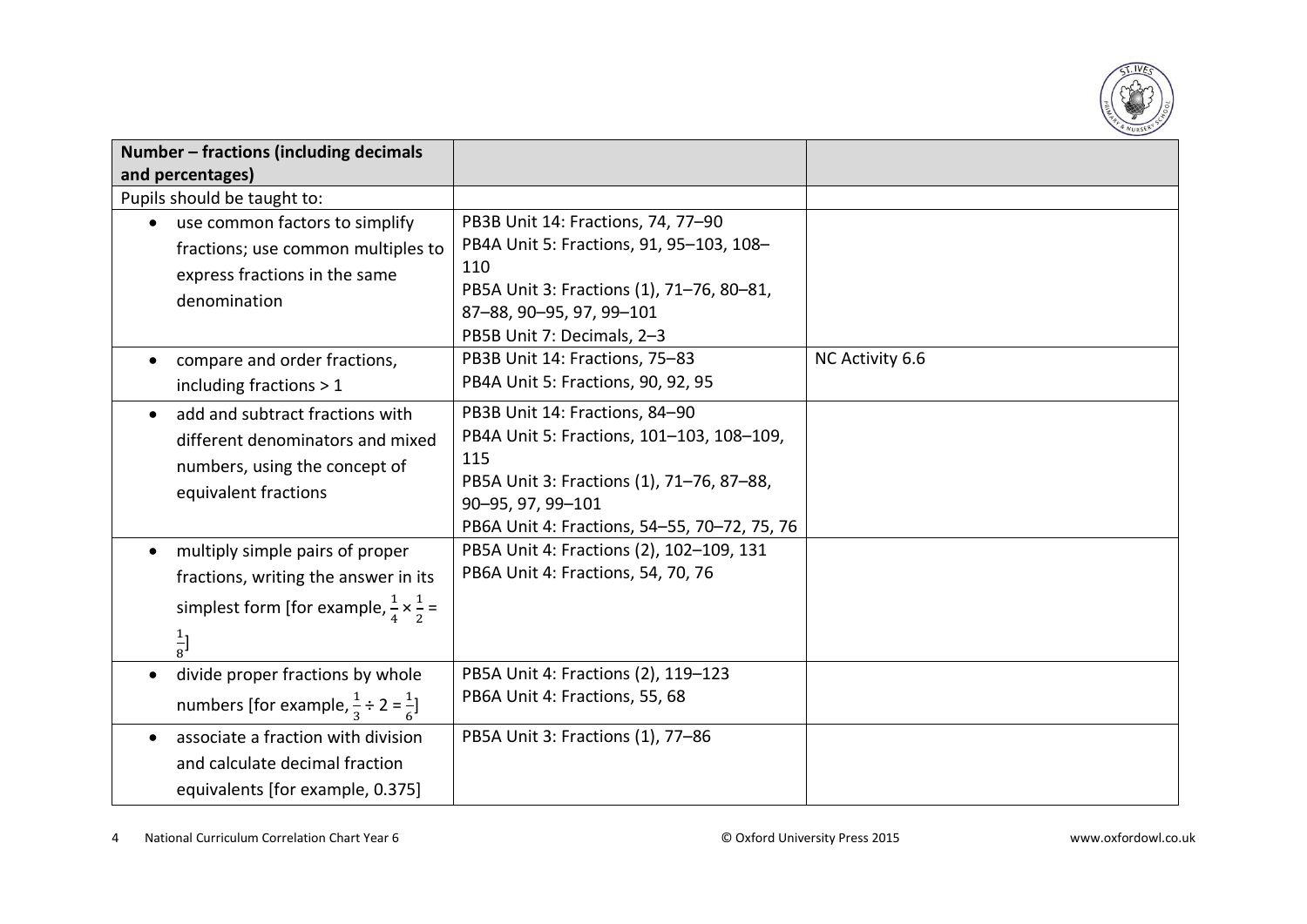

|           | for a simple fraction [for example,                                                                     |                                                                                                                                                                                                                                                                                                                                                                                       |  |
|-----------|---------------------------------------------------------------------------------------------------------|---------------------------------------------------------------------------------------------------------------------------------------------------------------------------------------------------------------------------------------------------------------------------------------------------------------------------------------------------------------------------------------|--|
|           | $rac{3}{8}$                                                                                             |                                                                                                                                                                                                                                                                                                                                                                                       |  |
| $\bullet$ | identify the value of each digit in<br>numbers given to three decimal<br>places and multiply and divide | PB4B Unit 9: Decimals (1), 8-33<br>PB5B Unit 7: Decimals, 4-25, 35-36                                                                                                                                                                                                                                                                                                                 |  |
|           | numbers by 10, 100 and 1000<br>giving answers up to three decimal<br>places                             |                                                                                                                                                                                                                                                                                                                                                                                       |  |
|           | multiply one-digit numbers with up<br>to two decimal places by whole<br>numbers                         | PB4B Unit 10: Decimals (2), 61-65                                                                                                                                                                                                                                                                                                                                                     |  |
|           | use written division methods in<br>cases where the answer has up to<br>two decimal places               | PB4B Unit 10: Decimals (2), 66-72                                                                                                                                                                                                                                                                                                                                                     |  |
|           | solve problems which require<br>answers to be rounded to specified<br>degrees of accuracy               | PB5B Unit 7: Decimals, 31-34<br>PB5B Unit 8: Measurements, 41<br>PB5B Unit 10: Percentage, 75<br>PB5B Unit 14: Volume of Cubes and<br>Cuboids, 183<br>PB6A Unit 1: Algebra, 21<br>PB6A Unit 6: Percentage, 115-119, 126,<br>133, 134, 136, 138, 139<br>PB6B Unit 7: Speed, 11<br>PB6B Unit 8: Circles, 33, 34, 40, 46, 48, 49<br>PB6B Unit 10: Area and Perimeter, 66, 67,<br>70, 71, |  |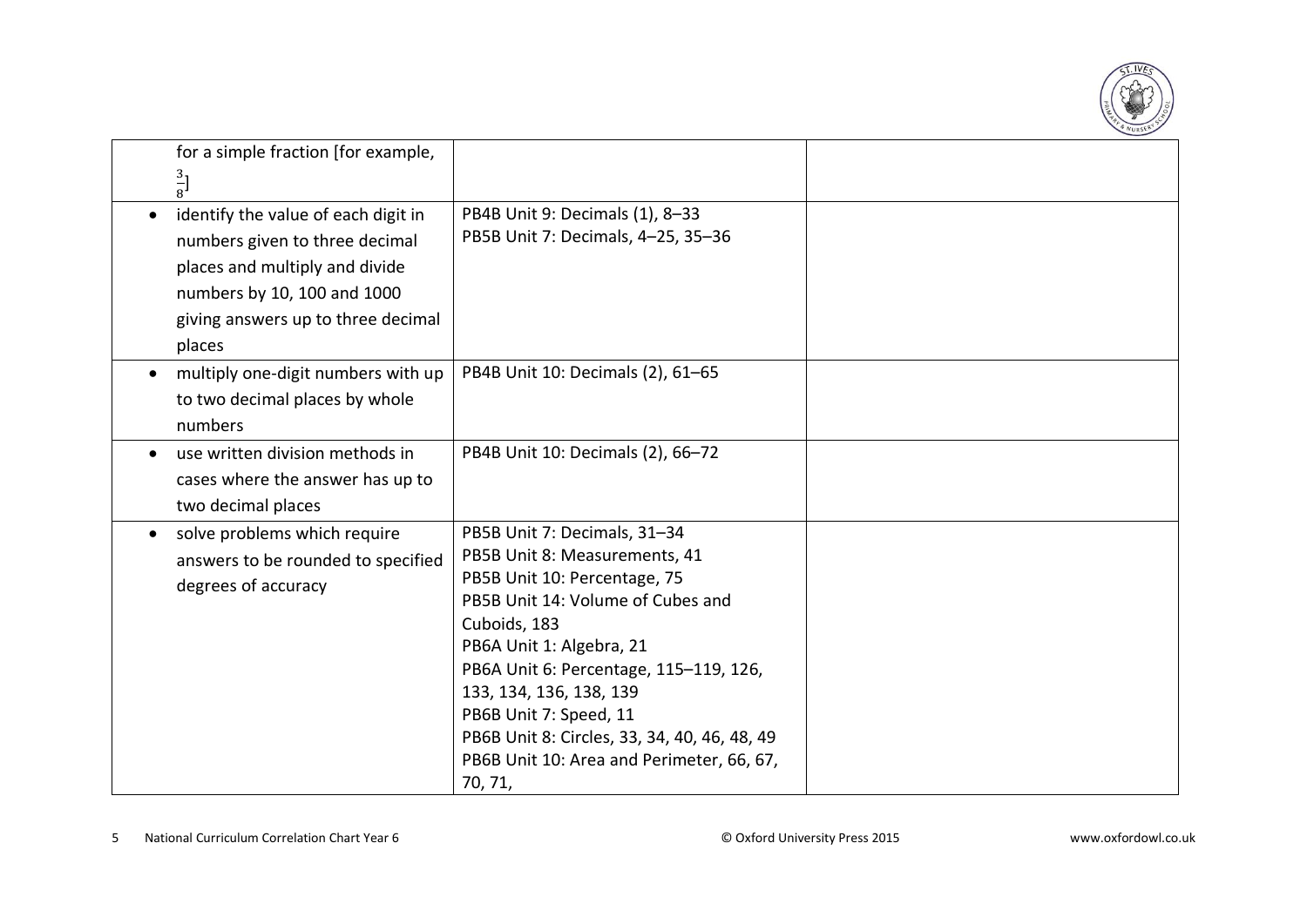

|                                                                                                                                                                                               | PB6B Unit 11: Volume of Solids and Liquids,<br>77, 78, 84                                                                                                |                 |
|-----------------------------------------------------------------------------------------------------------------------------------------------------------------------------------------------|----------------------------------------------------------------------------------------------------------------------------------------------------------|-----------------|
| recall and use equivalences<br>between simple fractions, decimals<br>and percentages, including in<br>different contexts<br><b>Ratio and proportion</b>                                       | PB5B Unit 10: Percentage, 64-76<br>PB6A Unit 6: Percentage, 113-115, 118<br>PB6B Unit 9: Pie Charts, 55, 60                                              | NC Activity 6.7 |
| Pupils should be taught to:<br>solve problems involving the<br>relative sizes of two quantities<br>where missing values can be found<br>by using integer multiplication and<br>division facts | PB5A Unit 6: Ratio, 155-168, 176-178<br>PB6A Unit 5: Ratio, 87-109                                                                                       |                 |
| solve problems involving the<br>calculation of percentages [for<br>example, of measures, and such as<br>15% of 360] and the use of<br>percentages for comparison                              | PB5B Unit 10: Percentage, 77-89<br>PB6A Unit 6: Percentage, 120-134,<br>PB6B Unit 9: Pie Charts, 53, 55, 57, 59-61                                       |                 |
| solve problems involving similar<br>shapes where the scale factor is<br>known or can be found                                                                                                 |                                                                                                                                                          | NC Activity 6.8 |
| solve problems involving unequal<br>sharing and grouping using<br>knowledge of fractions and<br>multiples                                                                                     | PB5A Unit 4: Fractions (2), 124-130, 132<br>PB6A Unit 4: Fractions, 56-61, 64-67, 70,<br>$72 - 78$<br>PB6A Unit 5: Ratio, 82-94, 96-98, 104, 106-<br>108 |                 |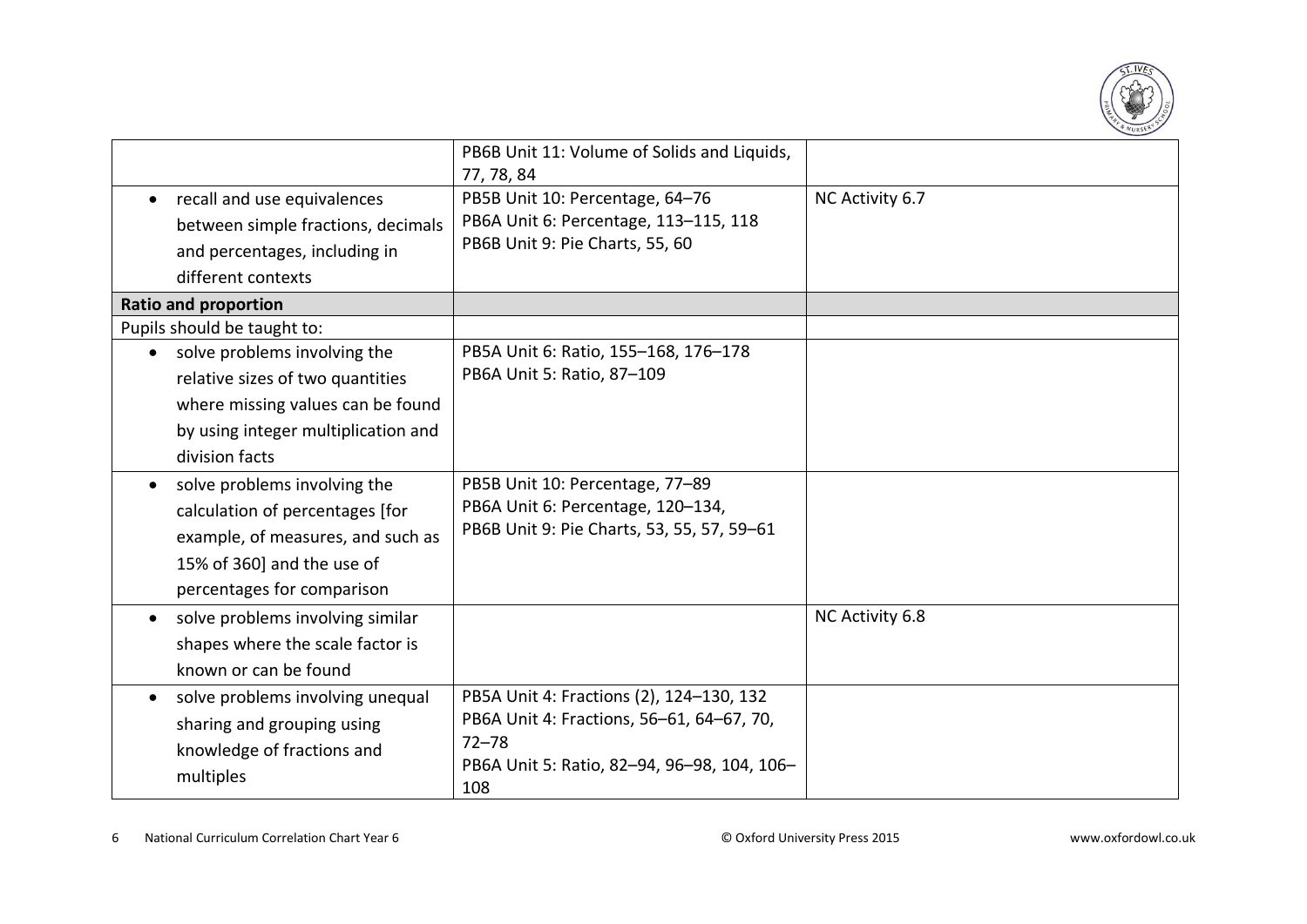

| Algebra                                                                          |                                                                                                                                                                                                                                                                                                                                                                                           |                  |
|----------------------------------------------------------------------------------|-------------------------------------------------------------------------------------------------------------------------------------------------------------------------------------------------------------------------------------------------------------------------------------------------------------------------------------------------------------------------------------------|------------------|
| Pupils should be taught to:                                                      |                                                                                                                                                                                                                                                                                                                                                                                           |                  |
| use simple formulae                                                              | PB3B Unit 18: Area and Perimeter, 169-173<br>PB4B Unit 12: Area and Perimeter, 107-108,<br>$110 - 116$<br>PB5A Unit 5: Area of a Triangle, 137-147<br>PB5B Unit 14: Volume of Cubes and<br>Cuboids, 174-184<br>PB6B Unit 7: Speed, 4-28<br>PB6B Unit 8: Circles, 31, 33, 34, 36-52<br>PB6B Unit 10: Area and Perimeter, 62-73<br>PB6B Unit 11: Volume of Solids and Liquids,<br>$74 - 98$ | NC Activity 6.9  |
| generate and describe linear<br>number sequences                                 |                                                                                                                                                                                                                                                                                                                                                                                           | NC Activity 6.10 |
| express missing number problems<br>algebraically                                 | PB6A Unit 1: Algebra, 3-23                                                                                                                                                                                                                                                                                                                                                                |                  |
| find pairs of numbers that satisfy<br>$\bullet$<br>an equation with two unknowns |                                                                                                                                                                                                                                                                                                                                                                                           | NC Activity 6.11 |
| enumerate possibilities of<br>combinations of two variables                      | PB5B Unit 14: Volume of Cubes and<br>Cuboids, 178<br>PB6A Unit 5: Ratio, 99<br>PB6B Unit 11: Volume of Solids and Liquids,<br>81, 82, 91                                                                                                                                                                                                                                                  | NC Activity 6.12 |
| <b>Measurement</b>                                                               |                                                                                                                                                                                                                                                                                                                                                                                           |                  |
| Pupils should be taught to:                                                      |                                                                                                                                                                                                                                                                                                                                                                                           |                  |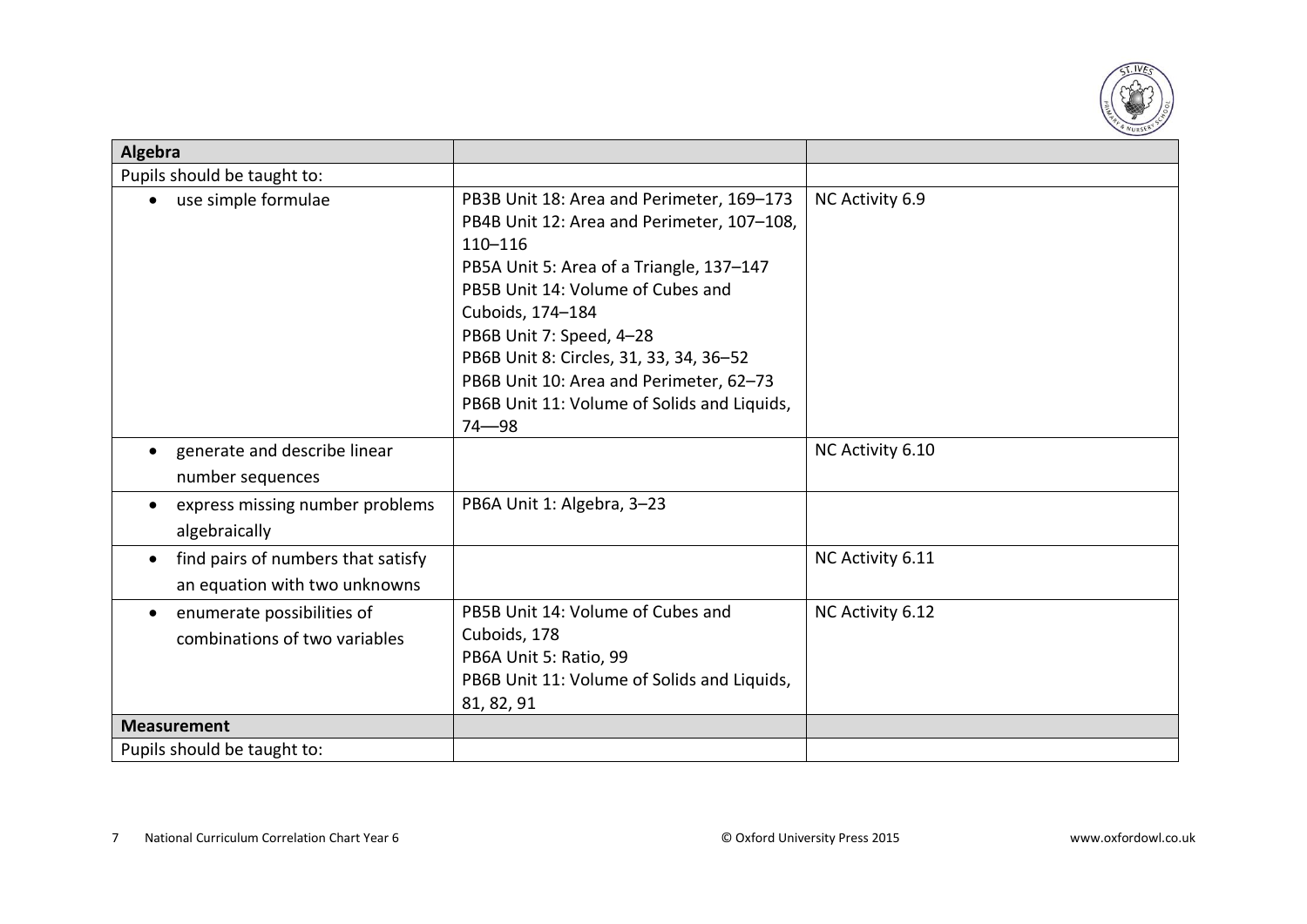

| $\bullet$ | solve problems involving the<br>calculation and conversion of units<br>of measure, using decimal notation<br>up to three decimal places where<br>appropriate                                                                                             | PB4B Unit 10: Decimals (2), 52, 58-60, 63,<br>64, 66, 68-69, 77-79<br>PB5B Unit 7:Decimals, 13, 30-36<br>PB5B Unit 8: Measurements, 40-41, 47-48<br>PB5B Unit 14: Volume of Cubes and<br>Cuboids, 179-181, 183-184                                                                 |                  |
|-----------|----------------------------------------------------------------------------------------------------------------------------------------------------------------------------------------------------------------------------------------------------------|------------------------------------------------------------------------------------------------------------------------------------------------------------------------------------------------------------------------------------------------------------------------------------|------------------|
| $\bullet$ | use, read, write and convert<br>between standard units,<br>converting measurements of<br>length, mass, volume and time<br>from a smaller unit of measure to a<br>larger unit, and vice versa, using<br>decimal notation to up to three<br>decimal places | PB5B Unit 8: Measurements, 37-49                                                                                                                                                                                                                                                   |                  |
| $\bullet$ | convert between miles and<br>kilometres                                                                                                                                                                                                                  |                                                                                                                                                                                                                                                                                    | NC Activity 6.13 |
| ٠         | recognise that shapes with the<br>same areas can have different<br>perimeters and vice versa                                                                                                                                                             | PB3B Unit 18: Area and Perimeter, 163-165<br>PB4B Unit 12: Area and Perimeter, 104<br>PB6B Unit 10: Area and Perimeter, 68                                                                                                                                                         |                  |
| $\bullet$ | recognise when it is possible to use<br>formulae for area and volume of<br>shapes                                                                                                                                                                        | PB3B Unit 18: Area and Perimeter, 169-173<br>PB4B Unit 12: Area and Perimeter, 107-108,<br>$110 - 116$<br>PB5A Unit 2: Whole Numbers (2), 31, 57<br>PB5A Unit 5: Area of a Triangle, 137-147<br>PB5B Unit 7: Decimals, 28<br>PB5B Unit 14: Volume of Cubes and<br>Cuboids, 174-184 |                  |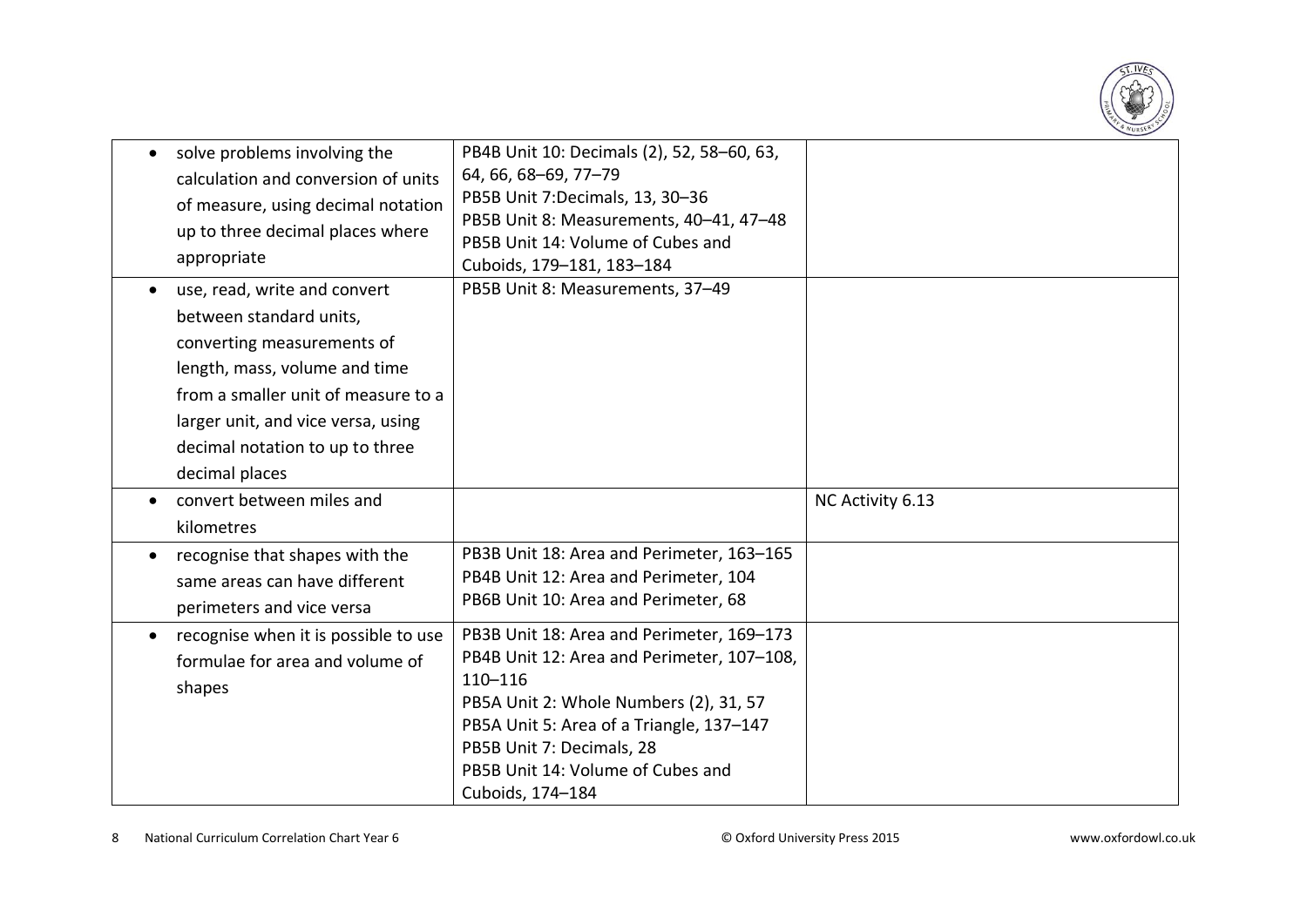

|                                                                                                                                                                                                                     | PB6B Unit 8: Circles, 31-34, 36-52<br>PB6B Unit 10: Area and Perimeter, 62-73<br>PB6B Unit 11: Volume of Solids and Liquids, |                  |
|---------------------------------------------------------------------------------------------------------------------------------------------------------------------------------------------------------------------|------------------------------------------------------------------------------------------------------------------------------|------------------|
| calculate the area of<br>parallelograms and triangles                                                                                                                                                               | 74-98<br>PB5A Unit 5: Area of a Triangle, 133-147<br>PB6B Unit 10: Area and Perimeter, 63, 65-                               | NC Activity 6.14 |
|                                                                                                                                                                                                                     | 66, 69-73                                                                                                                    |                  |
| calculate, estimate and compare<br>volume of cubes and cuboids using<br>standard units, including cubic<br>centimetres (cm3) and cubic<br>metres (m3), and extending to<br>other units [for example, mm3 and<br>km3 | PB5B Unit 14: Volume of Cubes and<br>Cuboids, 166-186<br>PB6B Unit 11: Volume of Solids and Liquids,<br>74-98                | NC Activity 6.15 |
| Geometry - properties of shapes                                                                                                                                                                                     |                                                                                                                              |                  |
| Pupils should be taught to:                                                                                                                                                                                         |                                                                                                                              |                  |
| draw 2-D shapes using given                                                                                                                                                                                         | PB5B Unit 13: Geometrical Construction,                                                                                      |                  |
| dimensions and angles                                                                                                                                                                                               | $141 - 154$<br>PB6B Unit 8: Circles, 29-30, 36                                                                               |                  |
| recognise, describe and build                                                                                                                                                                                       | PB5B Unit 14: Volume of Cubes and                                                                                            |                  |
| simple 3-D shapes, including                                                                                                                                                                                        | Cuboids, 155-163                                                                                                             |                  |
| making nets                                                                                                                                                                                                         | PB6A Unit 3: Nets, 38-53                                                                                                     |                  |
| compare and classify geometric<br>$\bullet$                                                                                                                                                                         | PB5B Unit 12: Properties of Triangles and 4-                                                                                 | NC Activity 6.16 |
| shapes based on their properties                                                                                                                                                                                    | sided Figures, 113-140                                                                                                       |                  |
| and sizes and find unknown angles                                                                                                                                                                                   | PB6A Unit 2: Angles in<br>Shapes and Diagrams, 25-37                                                                         |                  |
|                                                                                                                                                                                                                     | PB6B Unit 8: Circles, 29-32, 35                                                                                              |                  |